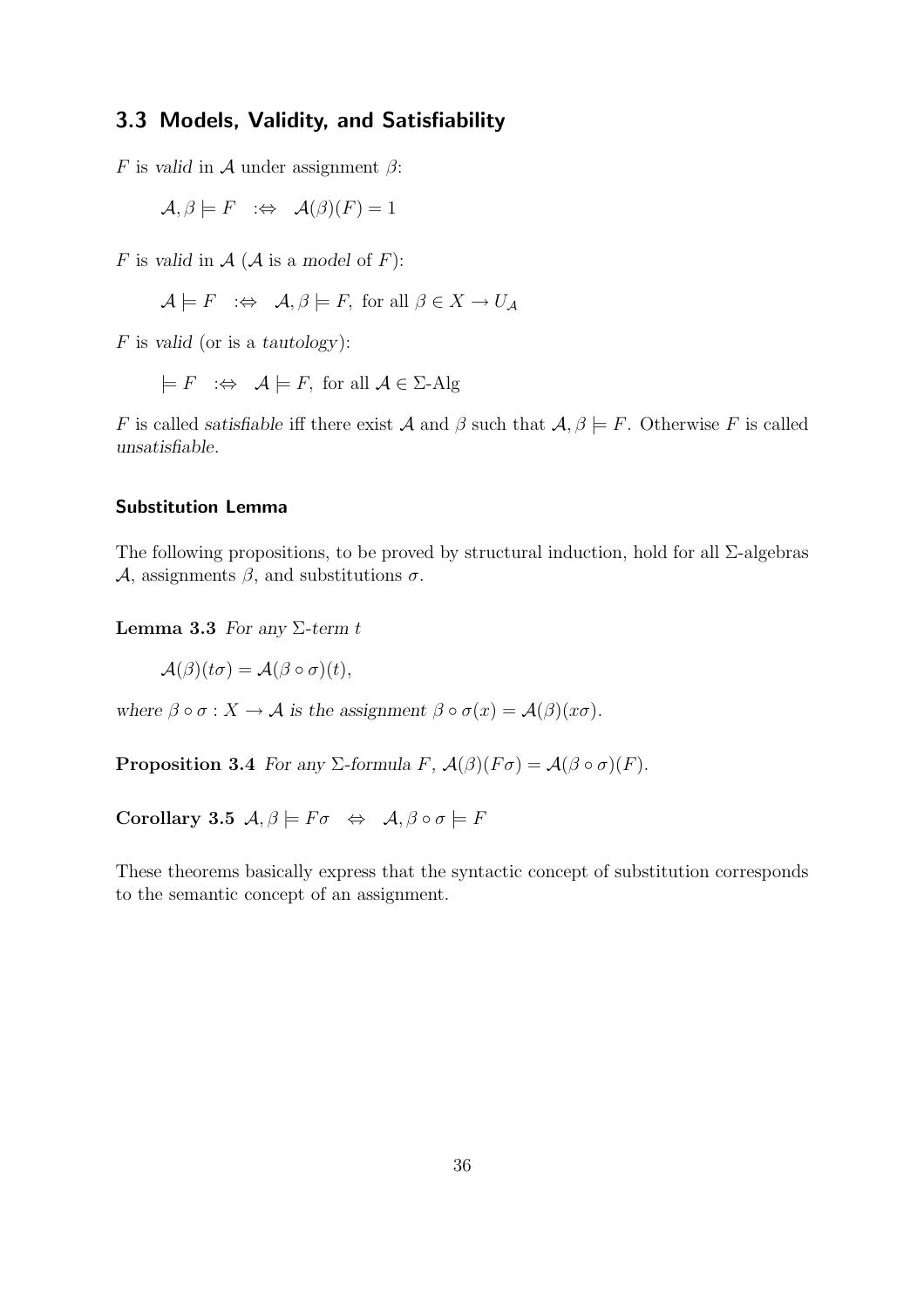#### Entailment and Equivalence

F entails (implies) G (or G is a consequence of F), written  $F \models G$ , if for all  $A \in \Sigma$ -Alg and  $\beta \in X \to U_{\mathcal{A}}$ , whenever  $\mathcal{A}, \beta \models F$ , then  $\mathcal{A}, \beta \models G$ .

F and G are called *equivalent*, written  $F \models G$ , if for all  $A \in \Sigma$ -Alg und  $\beta \in X \to U_A$ we have  $\mathcal{A}, \beta \models F \Leftrightarrow \mathcal{A}, \beta \models G$ .

**Proposition 3.6** F entails G iff  $(F \rightarrow G)$  is valid

**Proposition 3.7** F and G are equivalent iff  $(F \leftrightarrow G)$  is valid.

Extension to sets of formulas N in the "natural way", e.g.,  $N \models F$ : $\Leftrightarrow$  for all  $A \in \Sigma$ -Alg and  $\beta \in X \to U_A$ : if  $A, \beta \models G$ , for all  $G \in N$ , then  $A, \beta \models F$ .

## Validity vs. Unsatisfiability

Validity and unsatisfiability are just two sides of the same medal as explained by the following proposition.

Proposition 3.8 *Let* F *and* G *be formulas, let* N *be a set of formulas. Then*

- *(i)*  $F$  *is valid if and only if*  $\neg F$  *is unsatisfiable.*
- *(ii)*  $F$   $\models$  *G if and only if*  $F$  ∧  $\neg$ *G is unsatisfiable.*
- *(iii)*  $N \models G$  *if and only if*  $N \cup \{\neg G\}$  *is unsatisfiable.*

Hence in order to design a theorem prover (validity checker) it is sufficient to design a checker for unsatisfiability.

#### Theory of a Structure

Let  $A \in \Sigma$ -Alg. The *(first-order)* theory of A is defined as

$$
Th(\mathcal{A}) = \{ G \in \mathcal{F}_{\Sigma}(X) \mid \mathcal{A} \models G \}
$$

Problem of axiomatizability:

For which structures  $\mathcal A$  can one *axiomatize*  $Th(\mathcal A)$ , that is, can one write down a formula  $F$  (or a recursively enumerable set  $F$  of formulas) such that

 $Th(\mathcal{A}) = \{ G \mid F \models G \}$ ?

Analogously for sets of structures.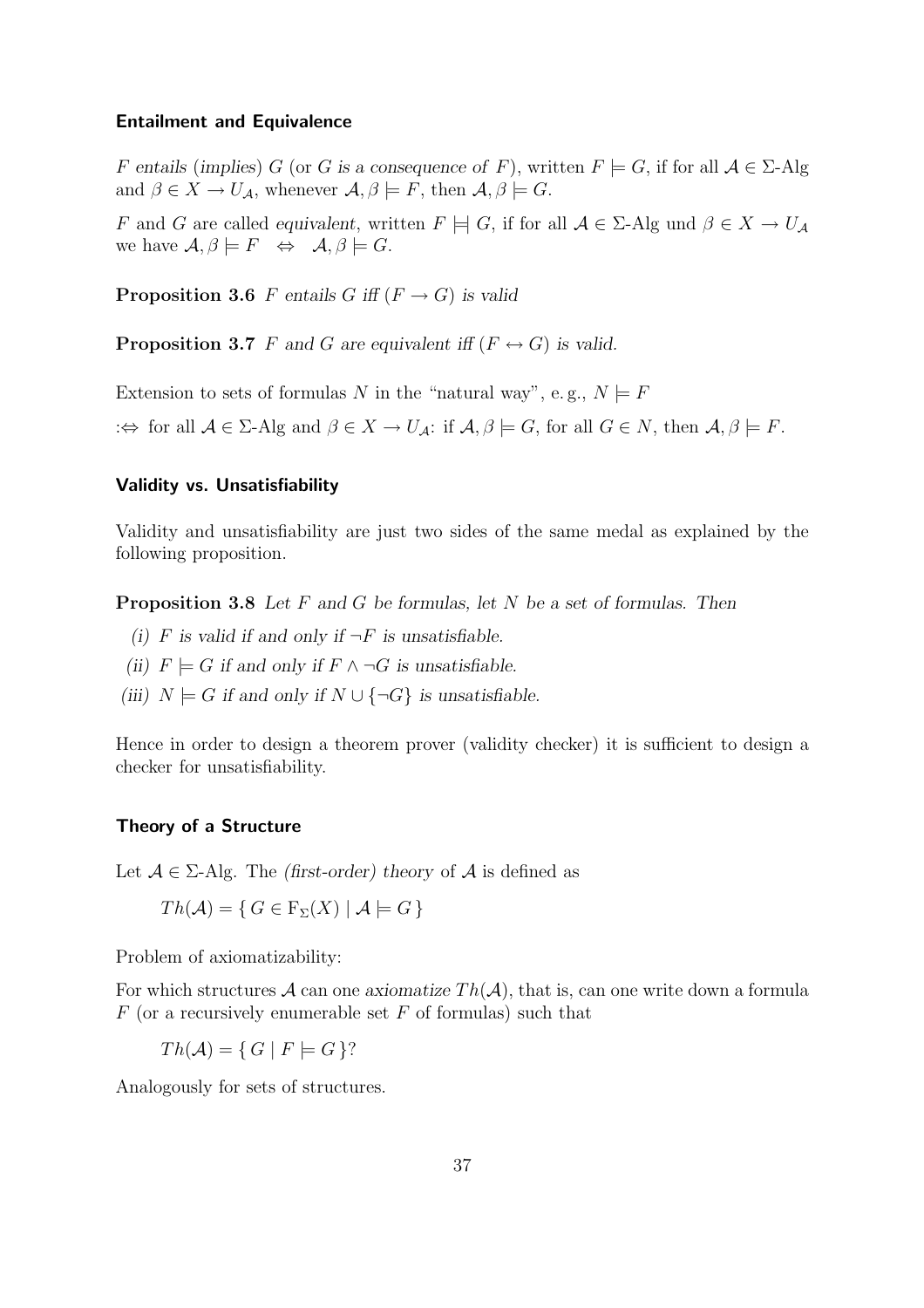#### Two Interesting Theories

Let  $\Sigma_{Pres} = (\{0/0, s/1, +/2\}, \emptyset)$  and  $\mathbb{Z}_+ = (\mathbb{Z}, 0, s, +)$  its standard interpretation on the integers.  $Th(\mathbb{Z}_+)$  is called *Presburger arithmetic* (M. Presburger, 1929). (There is no essential difference when one, instead of  $\mathbb{Z}$ , considers the natural numbers  $\mathbb N$  as standard interpretation.)

Presburger arithmetic is decidable in 3EXPTIME (D. Oppen, JCSS, 16(3):323–332, 1978), and in 2EXPSPACE, using automata-theoretic methods (and there is a constant  $c \geq 0$  such that  $Th(\mathbb{Z}_+) \notin \text{NTIME}(2^{2^{cn}})$ .

However,  $\mathbb{N}_* = (\mathbb{N}, 0, s, +, *)$ , the standard interpretation of  $\Sigma_{PA} = (\{0/0, s/1, +/2, *,2\}, \emptyset)$ , has as theory the so-called *Peano arithmetic* which is undecidable, not even recursively enumerable.

*Note:* The choice of signature can make a big difference with regard to the computational complexity of theories.

## 3.4 Algorithmic Problems

Validity $(F)$ :  $\models$   $F$  ? Satisfiability $(F)$ : F satisfiable? Entailment $(F,G)$ : does F entail G?  $Model(A, F): A \models F?$ Solve $(A, F)$ : find an assignment  $\beta$  such that  $A, \beta \models F$ . Solve(F): find a substitution  $\sigma$  such that  $\models$  F $\sigma$ . Abduce(F): find G with "certain properties" such that  $G \models F$ .

## Gödel's Famous Theorems

- 1. For most signatures  $\Sigma$ , validity is undecidable for  $\Sigma$ -formulas. (One can easily encode Turing machines in most signatures.)
- 2. For each signature  $\Sigma$ , the set of valid  $\Sigma$ -formulas is recursively enumerable. (We will prove this by giving complete deduction systems.)
- 3. For  $\Sigma = \Sigma_{PA}$  and  $\mathbb{N}_{*} = (\mathbb{N}, 0, s, +, *)$ , the theory  $Th(\mathbb{N}_{*})$  is not recursively enumerable.

These complexity results motivate the study of subclasses of formulas (*fragments*) of first-order logic

*Q*: Can you think of any fragments of first-order logic for which validity is decidable?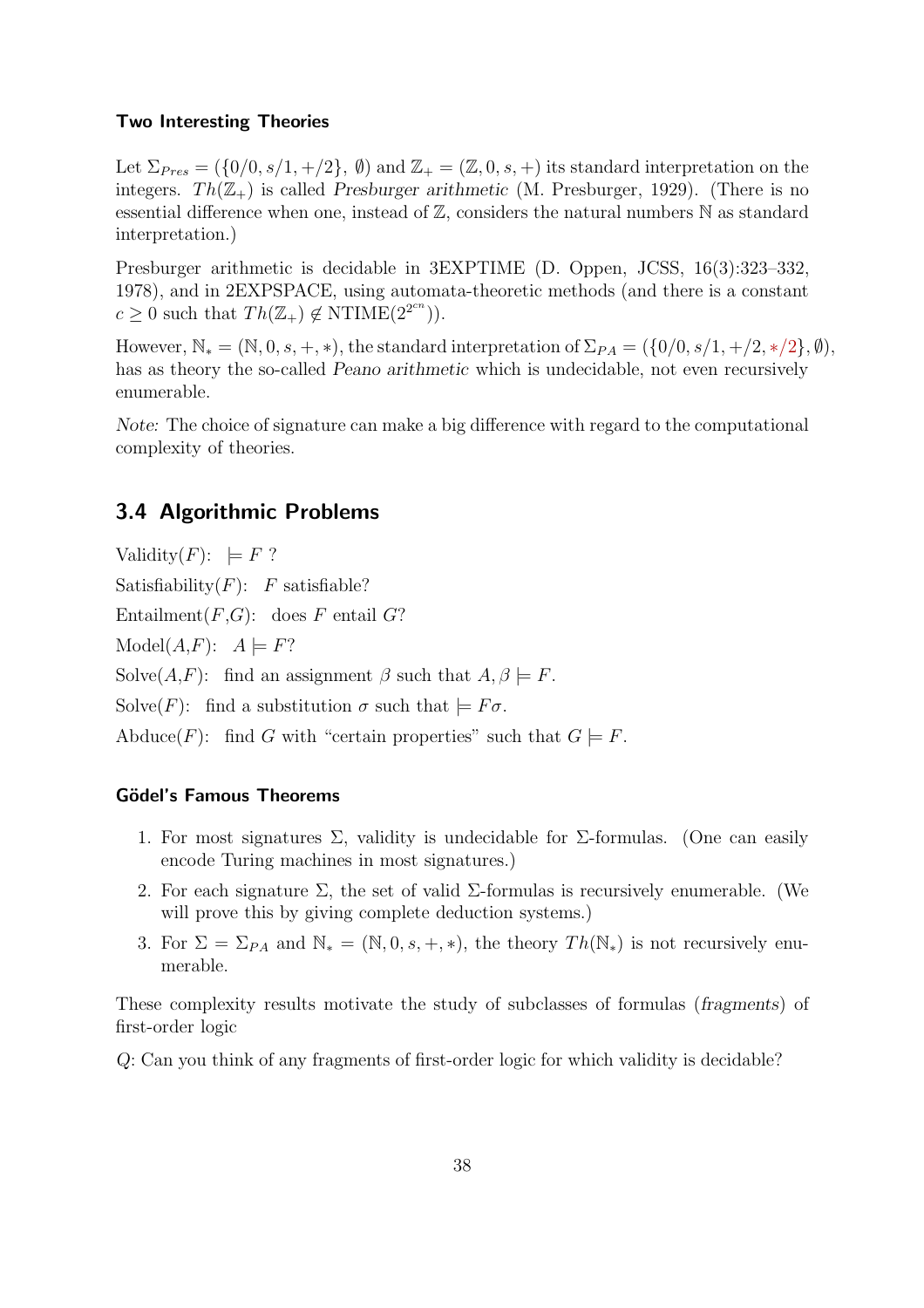#### Some Decidable Fragments

Some decidable fragments:

- *Monadic class*: no function symbols, all predicates unary; validity is NEXPTIMEcomplete.
- Variable-free formulas without equality: satisfiability is NP-complete. (why?)
- Variable-free Horn clauses (clauses with at most one positive atom): entailment is decidable in linear time.
- Finite model checking is decidable in time polynomial in the size of the structure and the formula.

## 3.5 Normal Forms and Skolemization

Study of normal forms motivated by

- reduction of logical concepts,
- efficient data structures for theorem proving.

The main problem in first-order logic is the treatment of quantifiers. The subsequent normal form transformations are intended to eliminate many of them.

#### Prenex Normal Form

*Prenex formulas* have the form

$$
Q_1x_1\ldots Q_nx_n F,
$$

where F is quantifier-free and  $Q_i \in \{\forall, \exists\}$ ; we call  $Q_1x_1 \ldots Q_nx_n$  the *quantifier prefix* and F the *matrix* of the formula.

Computing prenex normal form by the rewrite relation  $\Rightarrow P$ :

$$
(F \leftrightarrow G) \Rightarrow_{P} (F \to G) \land (G \to F)
$$
  
\n
$$
\neg QxF \Rightarrow_{P} \overline{Q}x \neg F
$$
  
\n
$$
((QxF) \rho \ G) \Rightarrow_{P} Qy(F\{x \mapsto y\} \rho \ G), \ \rho \in \{\land, \lor\}
$$
  
\n
$$
((QxF) \to G) \Rightarrow_{P} \overline{Q}y(F\{x \mapsto y\} \to G),
$$
  
\n
$$
(F \rho (QxG)) \Rightarrow_{P} Qy(F \rho G\{x \mapsto y\}), \ \rho \in \{\land, \lor, \to\}
$$

Here y is always assumed to be some fresh variable and  $\overline{Q}$  denotes the quantifier *dual* to Q, i.e.,  $\overline{\forall} = \exists$  and  $\overline{\exists} = \forall$ .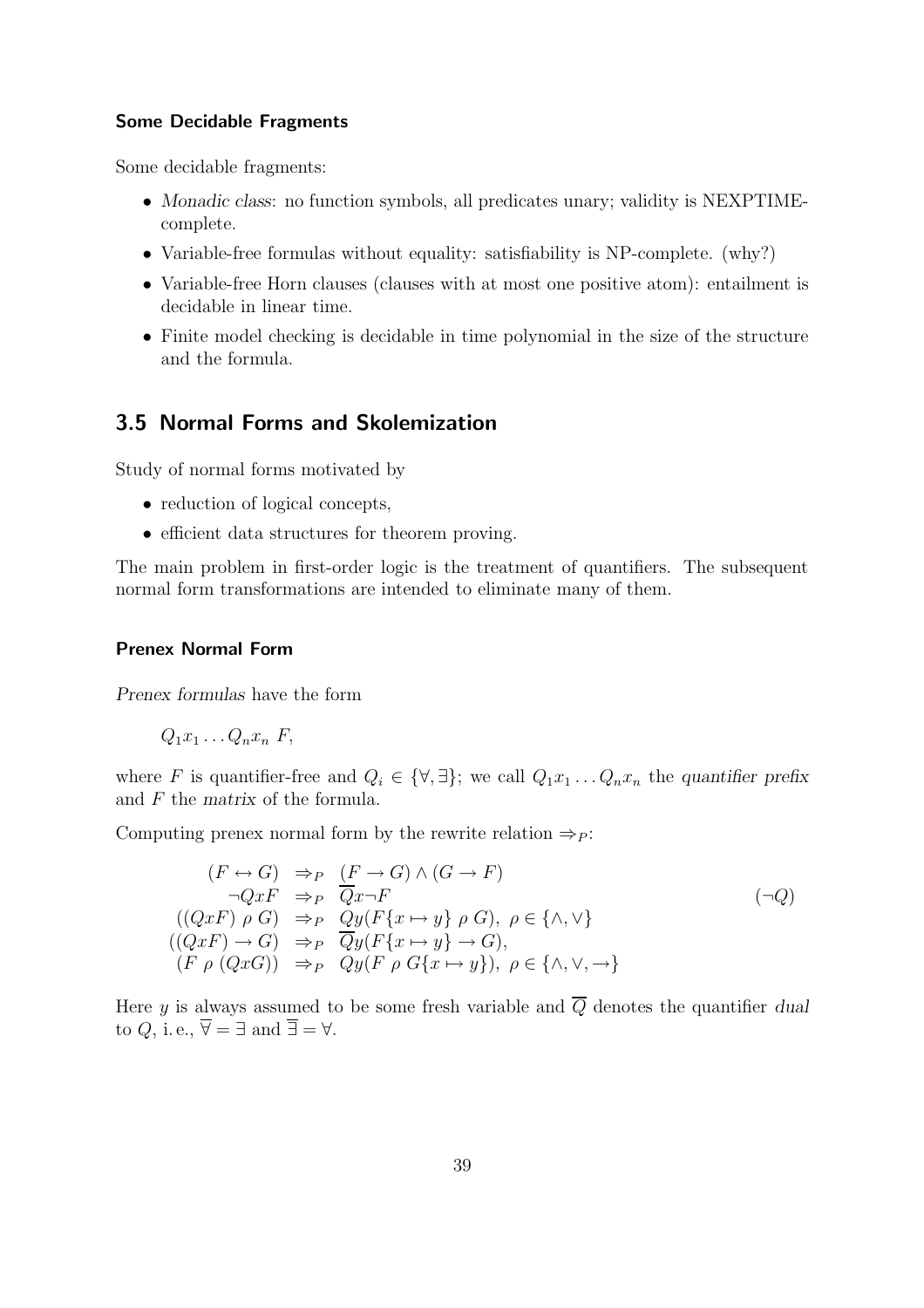#### Skolemization

Intuition: replacement of  $\exists y$  by a concrete choice function computing y from all the arguments y depends on.

Transformation  $\Rightarrow$ <sub>S</sub> (to be applied outermost, *not* in subformulas):

$$
\forall x_1, \ldots, x_n \exists y F \Rightarrow_S \forall x_1, \ldots, x_n F\{y \mapsto f(x_1, \ldots, x_n)\}\
$$

where  $f/n$  is a new function symbol (*Skolem function*).

Together:  $F \stackrel{*}{\Rightarrow}_P \underbrace{G}_{\text{brene}}$  $\overline{G} \stackrel{*}{\Rightarrow}_{S} \underbrace{H}_{\text{prenex, s}}$ prenex, no <sup>∃</sup>

Theorem 3.9 *Let* F*,* G*, and* H *as defined above and closed. Then*

- *(i)* F *and* G *are equivalent.*
- *(ii)*  $H \models G$  *but the converse is not true in general.*
- (*iii*) G satisfiable (w. r. t.  $\Sigma$ -Alg)  $\Leftrightarrow$  H satisfiable (w. r. t.  $\Sigma'$ -Alg) where  $\Sigma' = (\Omega \cup$  $SKF, \Pi)$ *, if*  $\Sigma = (\Omega, \Pi)$ *.*

## Clausal Normal Form (Conjunctive Normal Form)

$$
(F \leftrightarrow G) \Rightarrow_K (F \to G) \land (G \to F)
$$
  
\n
$$
(F \to G) \Rightarrow_K (\neg F \lor G)
$$
  
\n
$$
\neg (F \lor G) \Rightarrow_K (\neg F \land \neg G)
$$
  
\n
$$
\neg (F \land G) \Rightarrow_K (\neg F \lor \neg G)
$$
  
\n
$$
\neg \neg F \Rightarrow_K F
$$
  
\n
$$
(F \land G) \lor H \Rightarrow_K (F \lor H) \land (G \lor H)
$$
  
\n
$$
(F \land \bot) \Rightarrow_K F
$$
  
\n
$$
(F \lor \top) \Rightarrow_K \top
$$
  
\n
$$
(F \lor \bot) \Rightarrow_K F
$$

These rules are to be applied modulo associativity and commutativity of  $\wedge$  and  $\vee$ . The first five rules, plus the rule  $(\neg Q)$ , compute the *negation normal form* (NNF) of a formula.